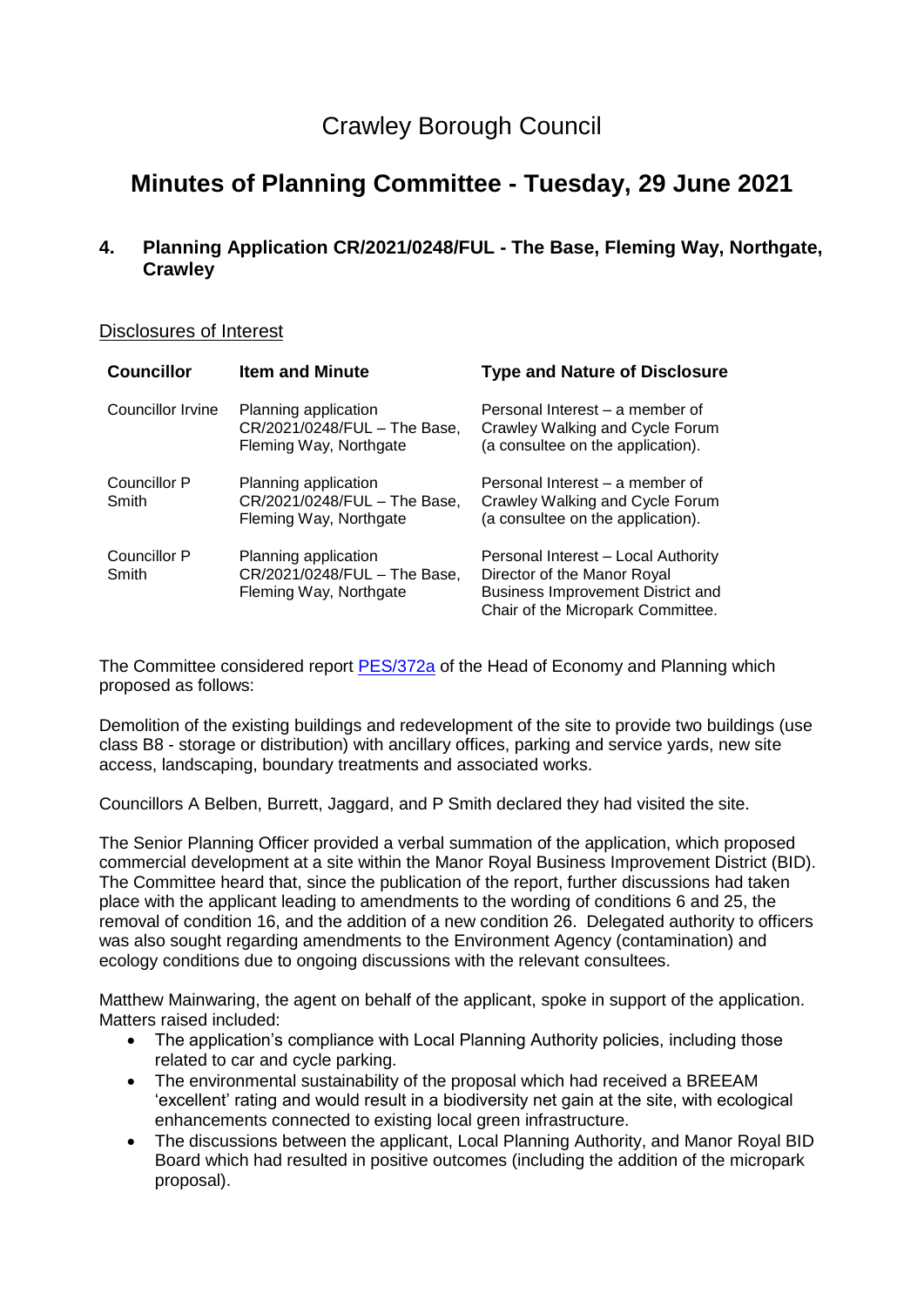The Committee then considered the application. The provision of solar panels and the micropark were considered positive aspects of the application, as was the proposal to retain the large protected oak tree at the front of the site. Concerns were raised regarding the loss of six protected (and four unprotected) trees, however the Committee acknowledged the net gain in biodiversity that would result from the proposed redevelopment of the site. Furthermore, the Section 106 agreement was to secure a contribution of £14,700 in lieu of the required 21 replacement trees. Assurance was sought from the Committee that remaining trees were to be safeguarded during construction.

It was clarified that a further contribution of £784 - £2 per additional square metre of new floorspace proposed (above the existing floorspace currently on site) was to be secured toward enhancements to the public realm.

Clarification was sought regarding the parking provision. Of the two proposed parking areas, one offered a shortfall of parking spaces while the other offered a surplus. The access to the two parking areas was shared, so the combined overall provision of spaces was deemed acceptable.

It was recognised that the buildings proposed were for storage use, which provided fewer employment opportunities than those allocated for office use, however Local Plan policy E3 allowed for 'B' use classes so the application was policy compliant in this regard. The proposal was deemed to be potentially beneficial to the local economy given the Covid-19 pandemic and the resulting lack of demand for office space.

### **RESOLVED**

Permit subject to the conclusion of a Section 106 legal agreement, the conditions and informatives set out in report PES/372a (excluding condition 16), the amended and new conditions set out below, and the provision of delegated authority to officers for amendments to the Environment Agency (contamination) and ecology conditions.

*6. Before any work for the implementation of this permission commences (excluding demolition), detailed plans and particulars of the land levels and the finished floor levels of the buildings shall be submitted to and approved in writing by the Local Planning Authority, and the development shall be constructed in accordance with the approved levels.*

*REASON: To enable the Local Planning Authority to control the development in detail in the interests of amenity in accordance with Policy CH3 of the Crawley Borough Local Plan 2015- 2030.*

*Reason for pre-commencement: This condition is required pre-commencement as it relates to how the site layout and building will be constructed.*

*25. Prior to occupation of Unit 1 or Unit 2, full details of hard and soft landscaping works shall be submitted to and approved in writing by the Local Planning Authority. These details shall also include:* 

*- Grassed areas* 

*- The species, number and spacing of trees and shrubs*

*The approved details of the landscaping shall be carried out in the first planting and seeding season, following the first occupation of either building, and any trees or plants which, within a period of five years from the completion of development die, are removed or become seriously damaged or diseased, shall be replaced in the next planting season with other of similar size and species, unless the Local Planning Authority gives written consent to any variation. No subsequent alterations to the approved landscaping scheme are to take place unless submitted to and approved in writing by the Local Planning Authority. The scheme shall be implemented as approved.*